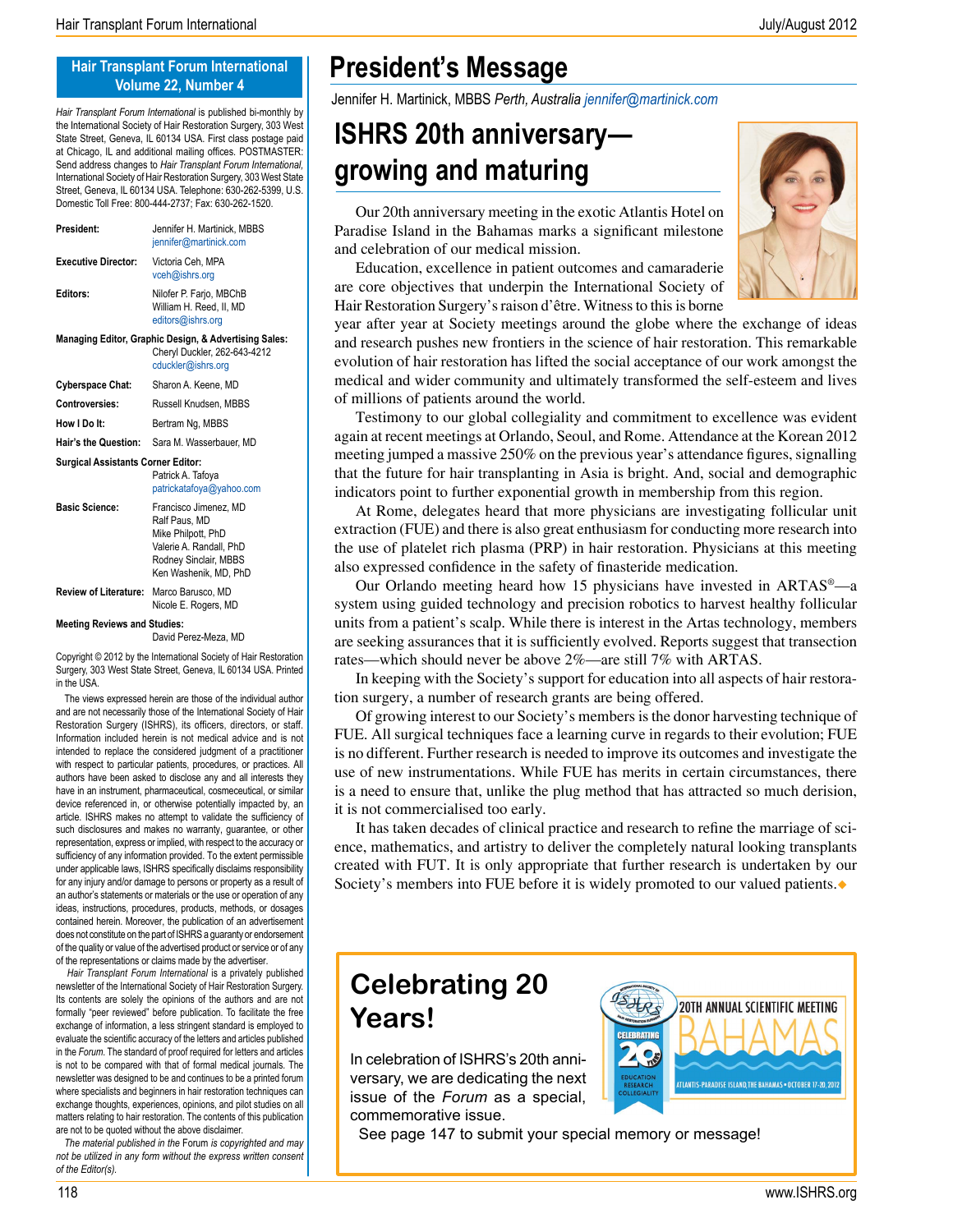## **Co-editors' Messages**

Nilofer P. Farjo, MBChB *Manchester, United Kingdom editors@ISHRS.org*



It has been a busy few months with conferences so far this year. You would think that attending several meetings within a short space of time is not conducive to learning new material. However, it never ceases to amaze me that there always is something or someone that is inspirational either in the lectures or in the live surgery workshops. I always come away feeling that there is more that I could be doing to

improve my own practice. The breadth of backgrounds that we all come from is a definite positive in introducing new ideas from a different perspective. Take, for example, Dr. Tommy Hwang's article on graft depth and prevention of post-operative folliculitis. Time will tell if this solves the problem but it just illustrates the point that someone trying something new may solve a common problem. A talk by Dr. Shelly Friedman at the Orlando Live Surgery Workshop and at the Asian Association meeting on his method of treating folliculitis was also very useful. These are two methods that I will personally try.

William H. Reed, MD *La Jolla, California, USA editors@ISHRS.org*



This month's issue has many topics that interested me including the one on Body Dysmorphic Disorder (BDD) by Dr. Rajput. His article exemplifies the enthusiasm and effort of the individual practitioner whose sharing has evolved our field. His study, which modifies the standard questionnaires for obsessive-compulsive disorders to be more specific to hair loss, is original and illuminating. Of course, with

the informal, unvetted changing of questions, his study can't be used to define BDD as it occurs in HT, but, even without a control group, it demonstrates the relief from anxiety that the hair loss sufferer feels by realizing that hair loss is manageable and, perhaps, by undergoing hair transplantation. This article discusses the concept of BDD, which invites further discussion.

DSM-IV defines BDD as "a preoccupation with an imagined defect in appearance; if a slight physical anomaly is present, the person's concern is markedly excessive" (American Psychiatric Association 1994). It is perhaps not surprising that standard allopathic medicine takes this approach as it implies both a labeling based upon a disease model ("preoccupation") and it removes the judgment of the condition's significance from the patient to allow the "priest"/physician to call it "imagined" or to judge it as "slight" and accompanied with "a markedly excessive" concern. No doubt there are rare patients who fit this description from everybody's perspective except the patient's, but what therapeutic usefulness does this label provide us? Is not everyone who consults us burdened with enough "concern" and "preoccupation" to make time to visit and consider spending thousands of dollars in an attempt to relieve the distress? Do not many people consider hair transplantation "excessive"?

Looking forward from the time of consultation, I see no benefit to labeling someone with BDD. Identifying excessive expectations

Another meeting reported on in this issue is the annual European Hair Research meeting. Here we see how researchers and clinicians are bringing new ideas to the forefront on hair research topics. Dr. Angela Christiano, for example, discussed the principles of her genetic research in alopecia areata (AA) and how these can be utilised to identify other genetic conditions. The association of the same genes in AA as in other conditions has now led to plans to trial a drug newly available for rheumatoid arthritis that may also work in AA. We see that the group Nothen et al. (see *Review of the Literature*) have used the same genomewide variability studies to look at associations of genes in AGA. Dr. Christiano also discussed the role of epigenetics (see *Cyberspace Chat*). She linked the roles of genes, epigenetics, and the environment. At next year's World Congress of Hair Research there will be an introduction to genetics that I personally am looking forward to attending. We will learn, for example, that a Manhattan plot is not an expensive piece of property in New York but a genetic mapping technique. It seems to me that there are exciting times ahead in the field of genetic research.

and inflexibility are what is important and are more quantifiable as well. Anxiety is too amorphous and it is too difficult to predict its response to treatment/surgery. Some, even the great majority, of the most distressed and neurotic and who best beg to be labeled as BDD, turn out to be the most rewarding cases to deal with. It is very true that they often require the most effort both pre- and post-operatively; I would be incomplete in my discussion if I didn't say that there have been times during the relationship when I've regretted my involvement with a particular patient, but these occurrences usually are worked through and are few compared with the frequency of satisfaction for both the patient and the surgeon. I think the key is making very clear a set of easily achievable expectations that can be referred to post-operatively (photos, chart notes). It is particularly important that there are no unpleasant surprises post-operatively, but this should be a goal for all patients. Knowing the possible need for more than one procedure creates a nice buffer and can also help filter out the "Unreasonable" from the "BDD."

 *page 120*  What about the use of the term BDD post-operatively? Is this not an approach that risks letting the surgeon and his team "off the hook" too easily? How can we separate the patient's dissatisfaction from our contribution to his post-operative mind-set? Were the expectations set up by the surgeon and his staff sufficiently clear and detailed? Was the "theater" well performed? By "theater," I mean that, whether we accept it or not, we are healers with a long heritage that goes back to the rattle shakers, folk rituals, and chants. Along these same lines, what we do today is still very much "theater" and empathic-based communication. Regardless of whether we feel up to the role, each day at work is "Showtime" to recall a vaudevillian's exhortation. How we and our team members (front office, consultants, technicians) interact with the patients has a major role in determining their impression of the surgery and its results. (My only recall of my first surgery 18 years ago was that I never saw the surgeon again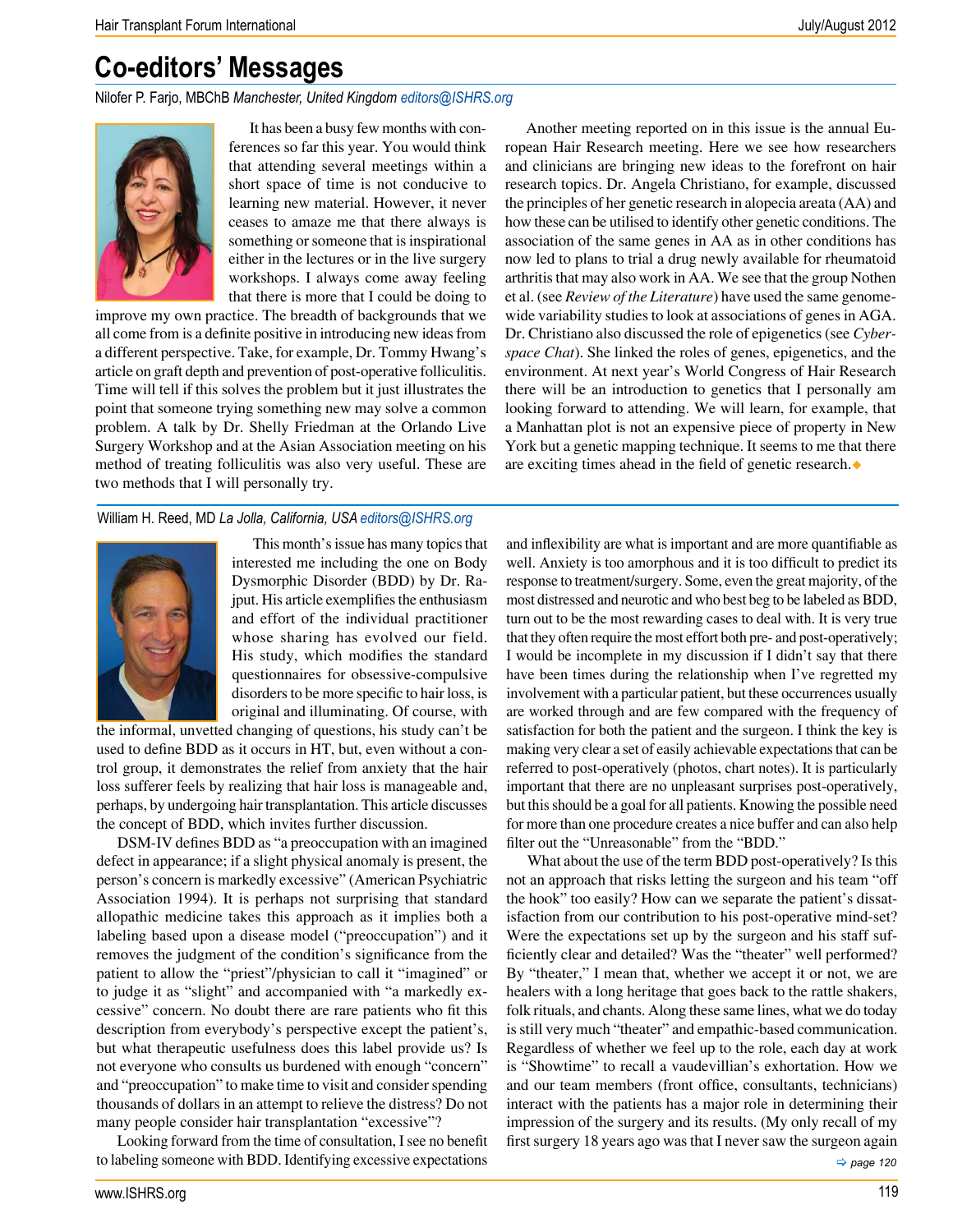### **2011–12 Chairs of Committees**

*American Medical Association (AMA) House of Delegates (HOD) and Specialty & Service Society (SSS) Representative:* Carlos J. Puig, DO (Delegate) and Robert H. True, MD, MPH (Alternate Delegate) *Annual Giving Fund Chair:* John D.N. Gillespie, MD *Annual Scientific Meeting Committee:* Francisco Jimenez, MD *Audit Committee:* Robert H. True, MD, MPH *Bylaws and Ethics Committee:* Robert T. Leonard, Jr., DO *CME Committee:* Paul C. Cotterill, MD *Core Curriculum Committee:* Edwin S. Epstein, MD *Communications & Public Education Committee:* Robert T. Leonard, Jr., DO *Fellowship Training Committee:* Robert P. Niedbalski, DO *Finance Committee:* Carlos J. Puig, DO *FUE Research Committee:* Dow B. Stough, MD *Hair Foundation Liaison:* E. Antonio Mangubat, MD *Live Surgery Workshop Committee:* Matt L. Leavitt, DO *Membership Committee:* Michael W. Vories, MD *Nominating Committee:* Vincenzo Gambino, MD *Past-Presidents Committee:* Edwin S. Epstein, MD *Pro Bono Committee:* David Perez-Meza, MD *Scientific Research, Grants, & Awards Committee:* Michael L. Beehner, MD *Surgical Assistants Committee:* Brandi Burgess *Surgical Assistants Awards Committee:* MaryAnn Parsley, RN *Ad Hoc Committee on Database of Transplantation Results on Patients with Cicatricial Alopecia:* Nina Otberg, MD *Ad Hoc Committee on FUE Issues:* Carlos J. Puig, DO *Ad Hoc Committee on Regulatory Issues:* Paul T. Rose, MD, JD *Subcommittee on European Standards:* Jean Devroye, MD, ISHRS Representative to CEN/TC 403 *Evidence Based Medicine (EBM) Task Force:* Sharon A. Keene, MD *Task Force on Physician Resources to Train New Surgical Assistants:*  Jennifer H. Martinick, MBBS *Task Force on Finasteride Adverse Event Controversies:* Edwin S. Epstein, MD

### **2011–12 Board of Governors**

*President:* Jennifer H. Martinick, MBBS\* *Vice President:* Carlos J. Puig, DO\* *Secretary:* Vincenzo Gambino, MD\* *Treasurer:* Sharon A. Keene, MD\* *Immediate Past-President:* Jerry E. Cooley, MD\* John D.N. Gillespie, MD Alex Ginzburg, MD Sungjoo Tommy Hwang, MD, PhD Bernard P. Nusbaum, MD David Perez-Meza, MD Arthur Tykocinski, MD Ken Washenik, MD, PhD Kuniyoshi Yagyu, MD Paul C. Cotterill, MD Russell Knudsen, MBBS



**SCAN with your smartphone.**  Don't have a QR Code scanner? You can download one of many free online.

## *Pardon Us...*

*\*Executive Committee*

In the last issue, we published an incorrect email address for Dr. Marino A. Rios. His correct address is: drrios@elpbizclass.com

#### **INTERNATIONAL SOCIETY OF HAIR RESTORATION SURGERY**

**Vision:** To establish the ISHRS as the leading unbiased authority in hair restoration surgery.

**Mission:** To achieve excellence in patient outcomes by promoting member education, international collegiality, research, ethics, and public awareness.

- 1. Articles should be written with the intent of sharing scientific information with the purpose of progressing the art and science of hair restoration and benefiting patient outcomes.
- 2. If results are presented, the medical regimen or surgical techniques that were used to obtain the results should be disclosed in detail.
- 3. Articles submitted with the sole purpose of promotion or marketing will not be accepted.
- 4. Authors should acknowledge all funding sources that supported their work as well as any relevant corporate affiliation.
- 5. Trademarked names should not be used to refer to devices or techniques, when possible.
- 6. Although we encourage submission of articles that may only contain the author's opinion for the purpose of stimulating thought, the editors may present such articles to colleagues who are experts in the particular area in question, for the purpose of obtaining rebuttal opinions to be published alongside the original article. Occasionally, a manuscript might be sent to an external reviewer, who will judge the manuscript in a blinded fashion to make recommendations about its acceptance, further revision, or rejection.
- 7. Once the manuscript is accepted, it will be published as soon as possible, depending on space availability.
- 8. All manuscripts should be submitted to editors@ishrs.org.
- 9. A completed Author Authorization and Release form—sent as a Word document (not a fax)—must accompany your submission. The form can be obtained in the Members Only section of the Society website at www.ishrs.org.
- 10. All photos and figures referred to in your article should be sent as separate attachments in JPEG or TIFF format. Be sure to attach your files to the email. Do NOT embed your files in the email or in the document itself (other than to show placement within the article).
- 11. We CANNOT accept photos taken on cell phones.
- 12. Please include a contact email address to be published with your article.

S*ubmission deadlines:* August 5 for September/October 2012 issue October 5 for November/December 2012 issue

#### Reed message

 *from page 119*

after the surgery and, when I asked to see the graft preparation during surgery, I saw a slab of scalp tucked underneath a plate that I still feel was headed for the trash can if they didn't need it to make the graft count.) Theater. And the anxious patient that we are inclined to label BDD is a hyper-responsive audience.

The parent of BDD, the disease model of modern medicine, is not a bad way to get the maximum information transmitted in medical school, but is this approach anything but a point for departure? This is perhaps not a question for the surgeon whose challenge is to pursue technical excellence, but rather it is a fundamentally important question for the physician. We are both physician and surgeon in hair transplantation and this can explain the complexity that keeps us interested in our work for many years. Using a system of labeling to understand and transmit our ideas in medicine is sometimes useful and sometimes can have positive therapeutic consequences. I do not agree that the use of BDD in hair transplantation and in our relationship with the individual patient is one of those instances.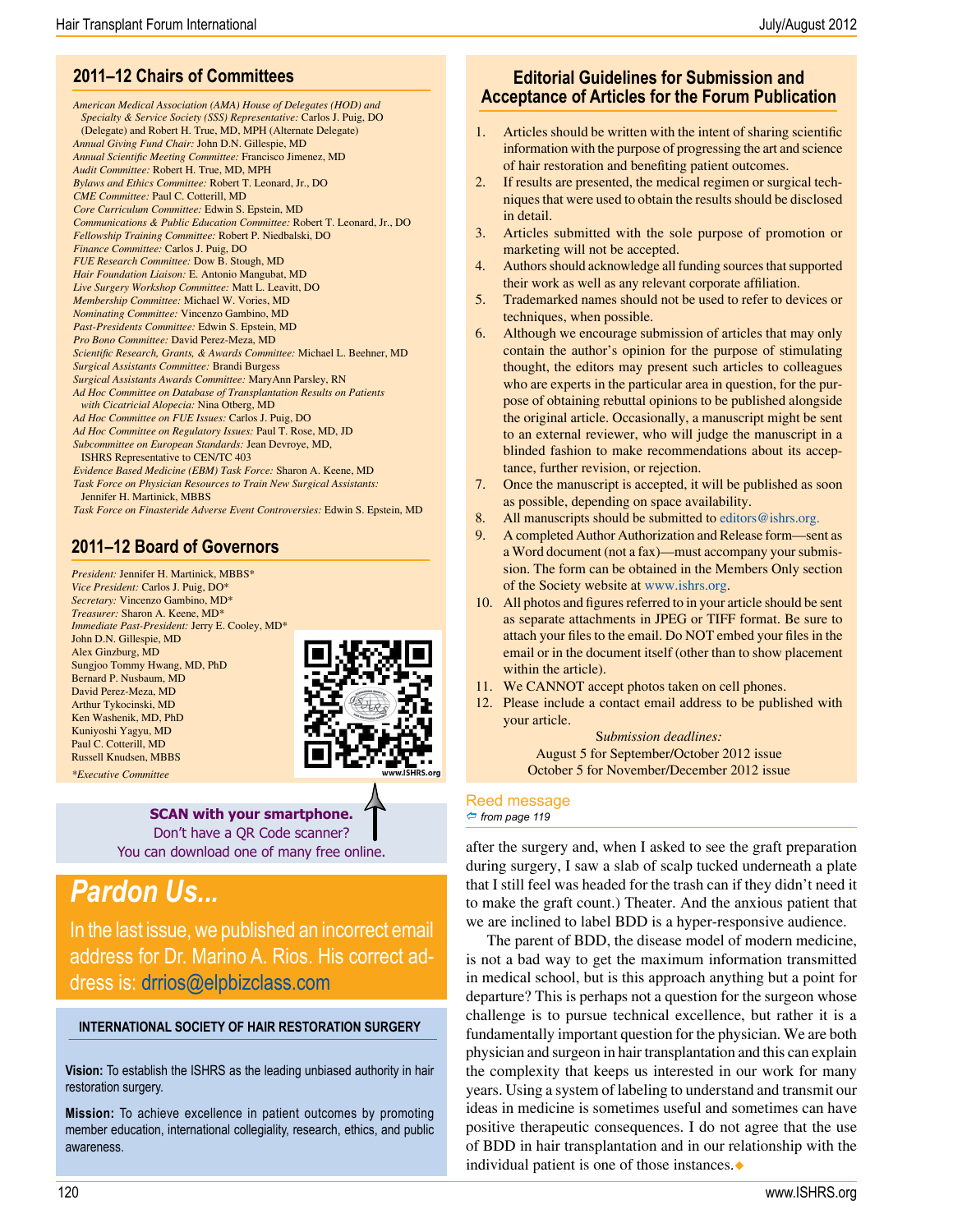### **Notes from the Editor Emeritus**

Jerry E. Cooley, MD *Charlotte, North Carolina, USA jcooley@haircenter.com*

Our field has come a long way. Where has this progress come from? Nowadays we see a greater emphasis on applying "evidence based medicine" to the practice of hair restoration surgery. We hear the call for more scientifically based studies, with rigorous controls and study design. We see our meeting planners valiantly striving to conform to ACCME guidelines, attempting wherever possible to weed out biased presentations based on low-quality evidence.

This certainly makes sense since progress in the field of medicine has only occurred via the scientific method, right? Treatments and new surgical techniques should only be accepted if they have sufficient evidence for their safety and efficacy. Implicit in this notion is that a large group of patients has been studied, with appropriate controls in place, with sufficient follow-up. True study effects are accepted only after ruling out bias and chance.

This is right, isn't it? It has to be. But let's take a sobering look at our situation. Can you name a single surgical study, and by that I mean a well-designed, randomized, controlled clinical trial, that has impacted what you do as a hair restoration surgeon? Finasteride and minoxidil studies don't count, as we're just looking at clinical trials focusing on surgical interventions. Using the criteria developed to judge the quality of medical clinical trials, we have to conclude that there is essentially no "evidence base" to modern hair restoration surgery.

Please don't get me wrong. I am not opposed to studies, statistics, or the scientific method. In fact, my opinions are based on a high regard for these principles. I recently worked with statistician Jamie Reiter, PhD to create a webinar that outlines some important elements of study design and biostatistics (available at www.ishrs.org). I believe that all of us would benefit from gaining an understanding of what goes into proper study design, even if we never perform a single study.

But we should be honest with ourselves. Applying evidence based medicine to the practice of surgery is difficult, and applying it to hair restoration surgery is that much more so. Let's look at one of the most important results we may wish to study, namely graft survival. If we have a particular intervention that gives a 10% improvement, we may need to study 100 patients to prove this is a real result and not due to bias or chance. Assuming you have time and energy to commit to this, how successful do you think you will be getting good follow-up on all these patients one year after their procedure? And can you imagine doing detailed hair counts or "hair mass" studies on 100 patients?

Let's assume such a study is carried out. For example, a large study is carried out to compare graft survival in FUT strip surgery versus FUE. There are 50 patients in each arm of the study, and they are roughly similar in every way that could affect results. The only difference is that in one group grafts are harvested via FUE and in the other by strip. Miraculously, they all return after one year to have photographs and detailed hair counts done. The mean graft survival for the FUT group is 92% and the mean graft survival for the FUE group is  $78\%$  (p<0.05).

Aha! There you have it, graft survival is better in FUT vs. FUE!

But is that all there is to the story?

What would you think of this study if you learned that the surgeon who carried it out had 20 years of experience doing strip and 2 years doing FUE? Would you not conclude that this doctor needs to improve his or her FUE skills? So how do you evaluate a surgical study without also knowing the background of the clinic that performed it (e.g., the surgeon's expertise, the staff's expertise, the results this particular clinic is known for producing)?

This is what I am opposed to: promoting "pseudo-studies" and the knee-jerk dismissal of anecdotes and clinical observations as rubbish and quackery. By "pseudo-studies," I mean small studies that, though well intended, are unable to exclude bias and chance as leading explanations for the observed results. I would much rather hear an experienced surgeon present a technique modification, saying, "You know, I think my results are better this way," and showing well-done photographs to support this, than I would hear him or her say, "results were X% better" as if these were true, generalizable, and reproducible. I would hate to see our scientific meetings become overloaded with these pseudo-studies, where the real education occurs at the coffee breaks ("So Frank, what are you doing different these days?"). Gems and pearls should come from the podium for everyone to hear.

I return to my original question: Where has progress in hair restoration surgery come from? We have to conclude that it has come from anecdotes, clinical observations, and case studies from experienced surgeons willing to share their experiences. We need to create an environment that fosters this sharing. There is no reason this cannot be done in a scientific fashion, too. For starters, new ideas and techniques should be biologically plausible. For example, a doctor claims their results are better using a new wound healing material. Rather than clamoring for a small study, we would do well to ask what the ingredients are and what supporting material is available in the wound healing literature, where *in vitro*, animal, and even human studies may be found.

In conclusion, here is what I am proposing: 1) a better understanding of the complexities of study design, 2) an appreciation of how bias and chance can explain our findings, whether we are presenting study results to colleagues or just trying to figure out for ourselves whether a new technique is effective, 3) de-emphasizing small, poorly designed studies in favor of more scientific "clinical sharing," and 4) if you are thinking of performing a "study," please consult with your colleagues first and then a statistician!

I welcome your comments and feedback.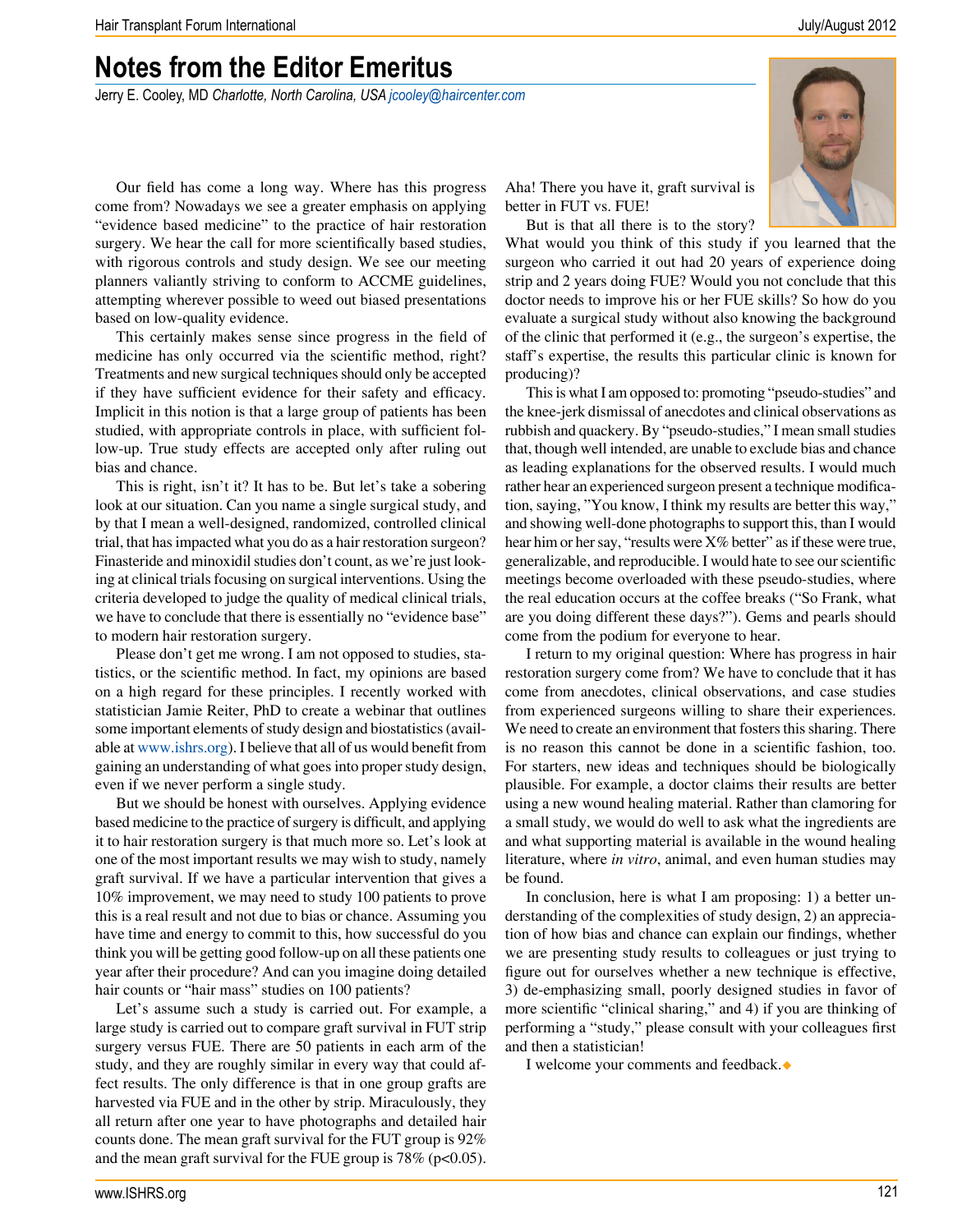#### **Discussion**

The current state of FUT utilizing the natural growth pattern of human scalp hair was introduced in 1988 by Dr. Bobby Limmer. Today, FUT constitutes the primary method of hair restoration practiced worldwide.<sup>6</sup> To perform FUT properly, the importance of matching the graft size/length and the incision size/depth is well known. Follicles vary in length from 3-6mm between patients and can vary according to one's race and personal characteristics.<sup>7</sup> Therefore, the incision depth should be assessed for each individual patient. A blade that is of fixed length or is used with no depth control can penetrate too deeply into the subcutaneous fat in some patients. Improper depth controlled graft placement can yield problems such as pitting, tenting, folliculitis, epidermal cysts, ingrown hairs, and other problems.1-4,8 Dr. Jerry Wong measures several grafts to determine an average depth when setting blade depth,<sup>9</sup> but he does not measure the exact intra-patient variation of graft length. Correct incision depth varies from patient to patient, but previously it was believed that there would be little difference in the graft length in the same individual.

Despite performing proper hair restoration surgical techniques to create the appropriate depth for recipient sites, failed depth control problems still occur in some patients. It is the aim of this study to evaluate the follicular lengths in the same individual to determine whether there is a significant intra-patient graft length difference. According to our research, the length of the graft can vary significantly in the same individual; for example, the majority of Korean patients showed a 1-1.5mm length difference while 18.5% showed a 2mm difference, 4.2% showed a 2.5mm difference, and 1.7% showed a 3mm difference between the longest and shortest graft in 1-hair FUs. These differences are also seen in 2-hair FUs but less difference in 3-hair FUs. The majority of Caucasian patients showed a 1-1.5mm difference in 1-hair FUs while 4.2% showed a 2mm difference, and 8.3% showed a 2.5mm difference in 1-hair FUs as well as a significant difference in 2- and 3-hair FUs, but less than Korean patients. Therefore, the intra-patient graft length difference is seen in both Asians and Caucasians, with greater differences found in the Asian patient compared to the Caucasian patient. The causes of intra-patient graft length differences are 1) genetically determined length difference, 2) hair cycle, and 3) transection during graft preparation.

Therefore, if we make the same depth incision in the same individual, the long grafts will fit in the incision site but the short grafts will be placed into the deeper layer. For example, if a single patient has 6mm, 5mm, 4mm, and 3mm length grafts in the donor area, and if we make incisions at a 6mm depth, then a 6mm graft will fit in the incision site adequately but a 3mm graft will be located 3mm deeper than the proper depth and could result in folliculitis, cysts, or pitting.

This author (Tommy Hwang) also carried out a preliminary study regarding graft placement according to the graft length in the same individual (Figures 3 and 4). Each of the groups of 25 grafts examined, according to the number of hairs per FU, were implanted into a 1cm<sup>2</sup> box on the vertex in a 46-year-old MPHL patient. In Figure 3, group A is properly depth controlled according to the length of graft whereas group B is not controlled



Figure 3. 1 cm<sup>2</sup> boxes, containing 25 grafts per box, were implanted according to the number of hairs per FU. Group A is proper depth controlled according to the graft length. Group B is not controlled according to the graft length.



Figure 4. Graft survival was measured at 7 months post-op. Group A showed 90.1% (3-hair FUs), 98% (2-hair FUs), and 100% (1-hair FUs) survival rates. Group B showed 86.7% (3-hair FUs), 86% (2-hair FUs), and 76% (1-hair FUs) survival rates.

according to graft length. The graft survival was measured at 7 months post-operatively (Figure 4). Group A showed 90.1% (3-hair FUs), 98% (2-hair FUs), and 100% (1-hair FUs) survival rates whereas group B showed 86.7% (3-hair FUs), 86% (2-hair FUs), and 76% (1-hair FUs) survival rates. Preliminary results indicated that the proper depth controlled group, according to the graft length, showed higher survival rates compared to conventional methods (non-controlled according to the graft length). Therefore, it is presumed that higher survival rates can be achieved with proper depth controlled graft placement. However, further research and controlled studies are necessary to confirm the results and the exact survival rate.

Transection of the grafts can sometimes occur during graft preparation with FUT and FUE. These transected follicles should also be placed superficially, compared to the intact hair follicles to avoid deeper location in the recipient site. In order to prevent complications such as pitting, tenting, poor survival, folliculitis, and cysts, we need to classify grafts within the same individual into same length groupings (Figure 5) and make proper incision depths according to each group. With this method, this author has reduced or prevented these complications in most of my patients during the past 9 months (Figure 6).

#### **Conclusion**

According to the results, there are significant intra-patient graft length differences. Therefore, we need to classify the grafts according to the graft length in order to create proper depthcontrolled incisions. This extra step can help to yield a superior result and help to minimize complications such as folliculitis, pitting, and poor survival. This is the first trial to evaluate the intra-patient graft length differences in the field of hair transplantation and further research is suggested.